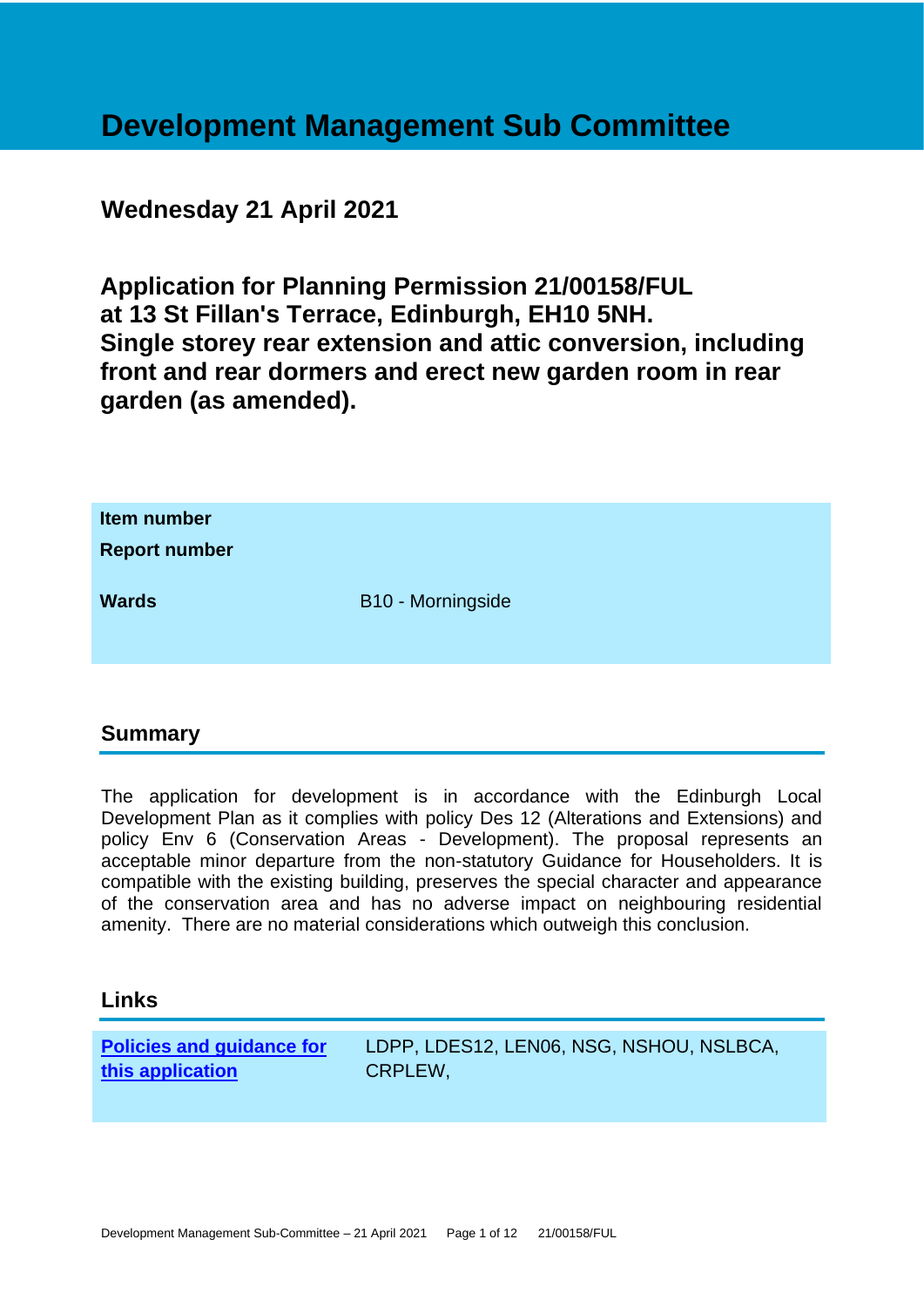# **Report**

**Application for Planning Permission 21/00158/FUL At 13 St Fillan's Terrace, Edinburgh, EH10 5NH Single storey rear extension and attic conversion, including front and rear dormers and erect new garden room in rear garden (as amended).**

# **Recommendations**

**1.1** It is recommended that this application be Granted subject to the details below.

# **Background**

#### **2.1 Site description**

The property is a mid-terrace residential dwelling that is predominately sandstone with a slate roof. The property has a front garden and an expansive rear curtilage. The property has not been extended to the rear elevation.

The additions and alterations to residential dwellings within the surrounding area are characterised by single storey extensions to the rear and roof lights and dormer windows to the roof plans. These extensions range in terms of size and scale and vary in design from glazed to solid structures.

The street has one storey terraced residential dwellings to the west and two storey terraced residential dwellings to the east. These terrace rows both share similar characteristics in terms of their primary elevations; stone-based properties with large ground floor bay windows and 'bay styled' dormer windows to the roof plan. One large non-original 'box style' dormer window exists at number 5 St Fillan's Terrace. This application site is located within the Plewlands Conservation Area.

#### **2.2 Site History**

02.12.2020 - Application withdrawn for; Single-storey rear extension, 1st floor out-shoot extension to rear and new front and rear dormers. - (20/04848/FUL).

28.10.2020 - Application withdrawn for; Single storey rear extension, rear first floor outshoot extension and attic conversion, including front and rear dormers - (20/04149/FUL).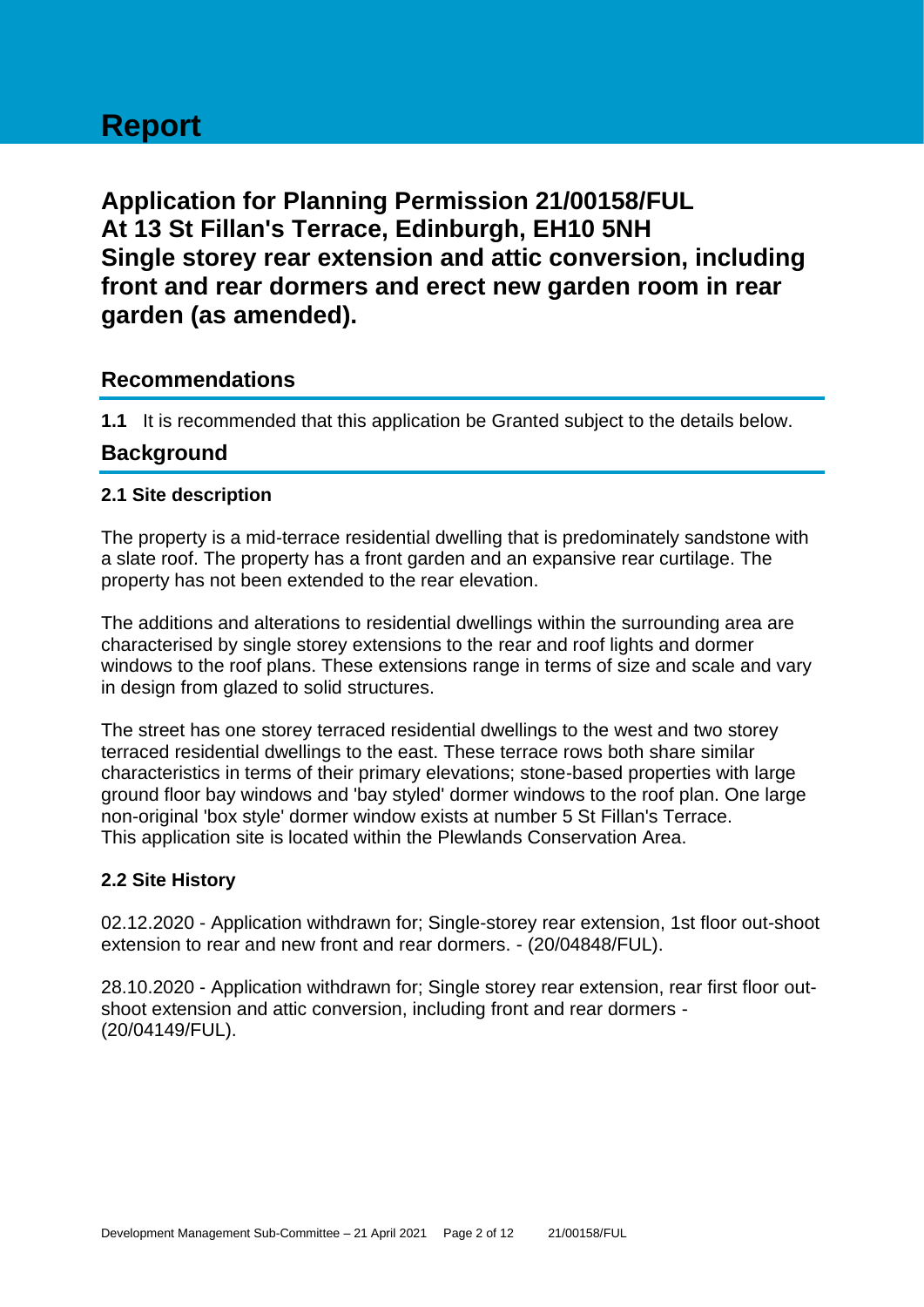# **Main report**

#### **3.1 Description Of The Proposal**

The amended proposal is for the installation of a single storey rear extension, two dormer windows to the front and rear elevations of the roof plan, a roof light to the rear elevation of the roof plan and a garden room (16 sqm, approximately) in the rear curtilage.

Roof Light -

− Materials - Conservation Area style.

Single Storey -

- − Height -2.9m
- − Height to eaves 2.7m
- − Length 6.4m
- − Width -5.2m
- − Floorspace 33 sqm
- − Materials Smooth render, aluminium doors & rooflight, ply membrane roof, zinc eaves and cast iron rain goods.

Garden Room -

- − Height 2.4m
- − Height to eaves 2.2m
- − Length 3.9m
- − Width 4.5m
- − Floorspace 15 sqm
- − Materials timber windows & doors, timber clad, EPDM roof, aluminium fascia.

Bay-Style Dormer Windows -

− Materials - timber (painted white) and slate cheeks.

Revised Scheme -

Scheme 2 reduces the single storey rear extension in length by approximately 0.7m and changes its proposed materials from pebble-dashed render to smooth render.

The following supporting document is available to view on the Planning and Building Standards Portal:

− Design Statement.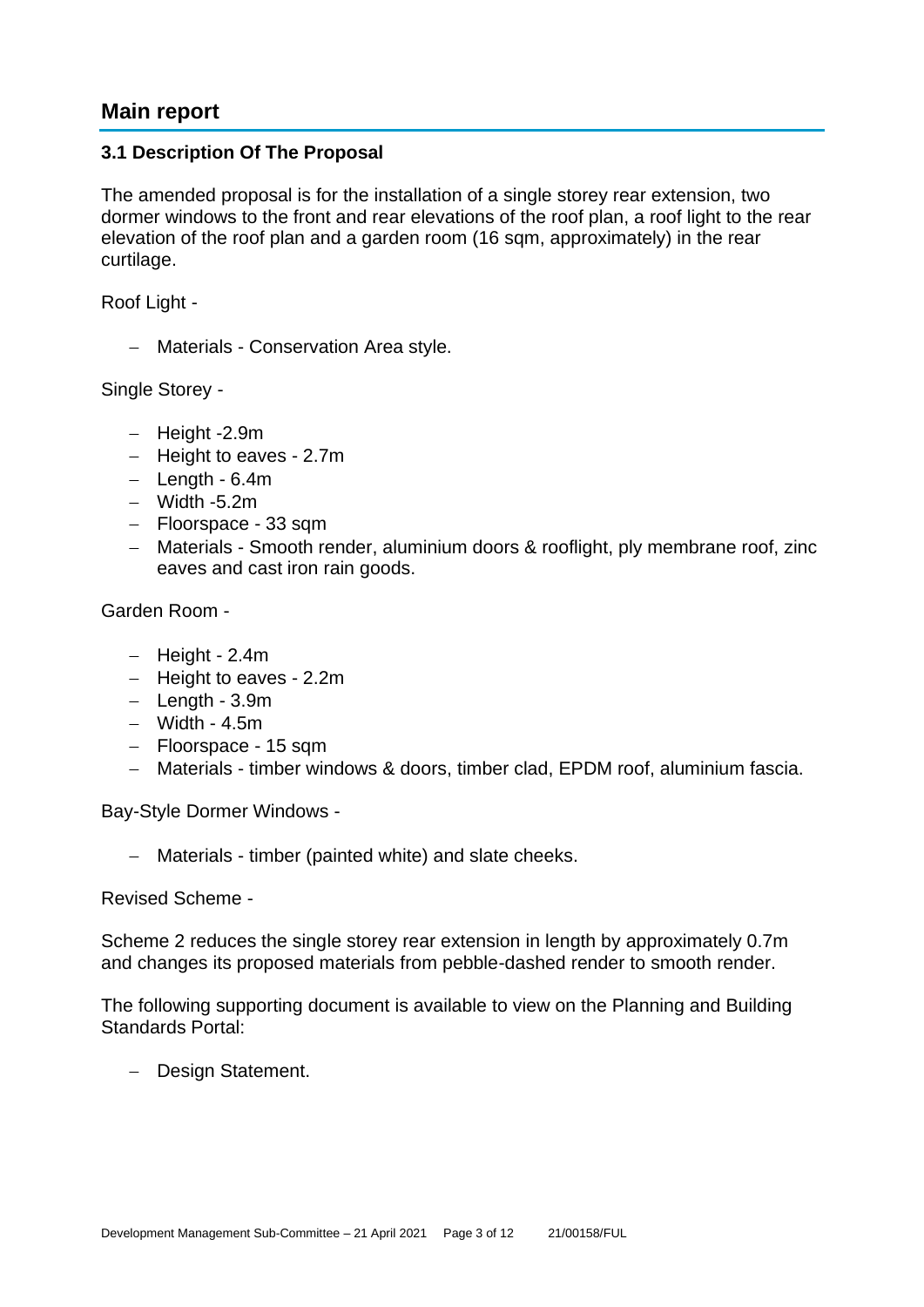#### **3.2 Determining Issues**

Section 25 of the Town and Country Planning (Scotland) Act 1997 states - Where, in making any determination under the planning Acts, regard is to be had to the development plan, the determination shall be made in accordance with the plan unless material considerations indicate otherwise.

Section 64 of the Planning (Listed Buildings and Conservation Areas) (Scotland) Act 1997 states - special attention shall be paid to the desirability of preserving or enhancing the character or appearance of the conservation area.

Do the proposals comply with the development plan?

If the proposals do comply with the development plan, are there any compelling reasons for not approving them?

If the proposals do not comply with the development plan, are there any compelling reasons for approving them?

#### **3.3 Assessment**

To address these determining issues, the Committee needs to consider whether:

- a) the proposed scale, form and design is acceptable and will not be detrimental to the conservation area
- b) the proposal will cause an unreasonable loss to neighbouring amenity;
- c) Other Material Considerations.
- d) any comments raised have been addressed.

#### a) Scale, form, design and the conservation area

The Plewlands Conservation Area is mainly comprised of two storey residential terraced development. The predominant height is two storeys with a small number of flatted elements of mainly three and four storeys. The buildings are complemented by mature trees, extensive garden settings, shallow stone boundary walls and spacious roads.

Single storey extension -

The non-statutory Guidance for Householders states that "extensions should not overwhelm or dominate the original form or appearance of the house, or detract from the character of the area".

The Edinburgh Local Development Plan Policy Des 12 also states that "planning permission will be granted for alterations and extensions to existing buildings which; in their design and form, choice of materials and positioning are compatible with the character of the existing building"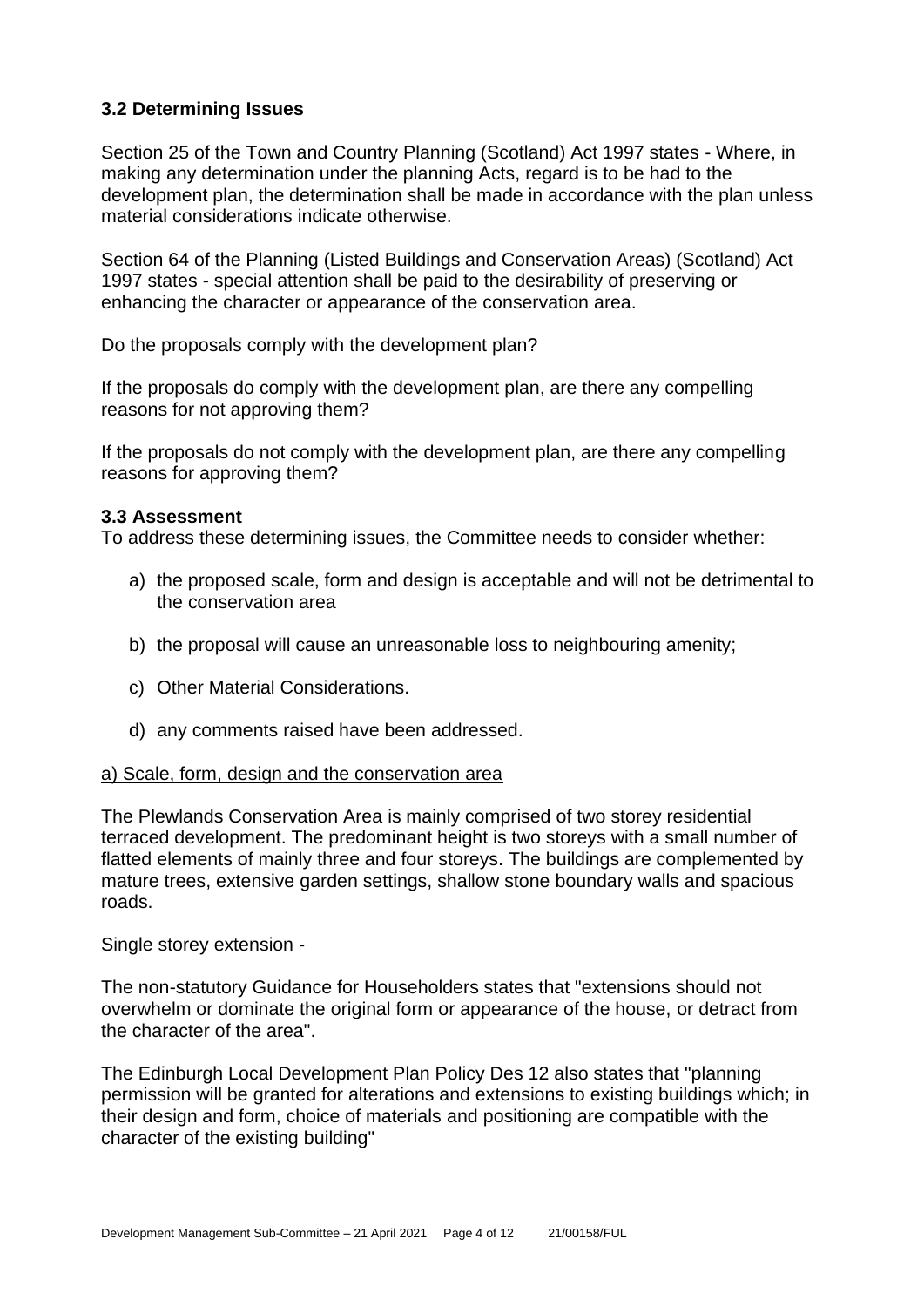The Edinburgh Local Development Plan Policy Env 06 states that "development within a conservation area or affecting its setting will be permitted which: preserves or enhances the special character or appearance of the conservation area and is consistent with the relevant conservation area character appraisal".

The single storey rear extension is of a modern design that would sit comfortably on the rear elevation of the property. The size and scale of the proposal would be subordinate and subservient in its design and this would have a harmonious relationship with the original building. These characteristics would also be congruous in terms of the additions and alterations to the residential dwellings of surrounding Plewlands Conservation Area where there is a range of additions and alterations. The layout of this element of the proposal is also in keeping with character of the spatial pattern of the surrounding area. In addition, as part of the revised scheme, the proposed materials and fenestration design represent suitable modern additions that feature throughout the surrounding Plewlands Conservation Area.

In terms of overdevelopment, the non-statutory Guidance for Householders advises that a rear extension should not consume more than one third of the rear garden. The floor space of the proposed single storey rear extension is approximately 33 sqm which would be less than one third of the rear garden space (150 sqm, approximately) and therefore complies with the overdevelopment criterion.

#### Garden room -

The non-statutory Guidance for Householders states that "buildings within the residential curtilage - such as garages, sheds or greenhouses - should be subordinate in scale and floor area to the main house" and that "Proposals will be assessed for their impact on the amenity of the area and on neighbouring property (eg loss of daylight) in the same way as extensions".

The proposed installation of a garden room within the rear section of the garden is acceptable in terms of size and scale; the floor space of the garden room is approximately 15 sqm and when compared against the 59 sqm, approximately, of the original property, would represent a subordinate addition. Furthermore, the height of the garden room is 2.4m approximately which would also be subservient in relation to that of the original property (9.2m, approximately). In relation to the spatial layout of the garden room, these feature regularly throughout the surrounding Plewlands Conservation Area and this element of the proposal would be congruous to this characteristic. The proposed materials and fenestration design would represent suitable additions and would also be acceptable in the Plewlands Conservation Area

In terms of overdevelopment with both elements combined, the floorspace of the single storey rear extension (33 sqm, approximately) and the garden room (15 sqm, approximately) come to 48 sqm, approximately. This would leave 102 sqm from 150 sqm the rear garden space and this would represent a satisfactory amount of remaining garden space.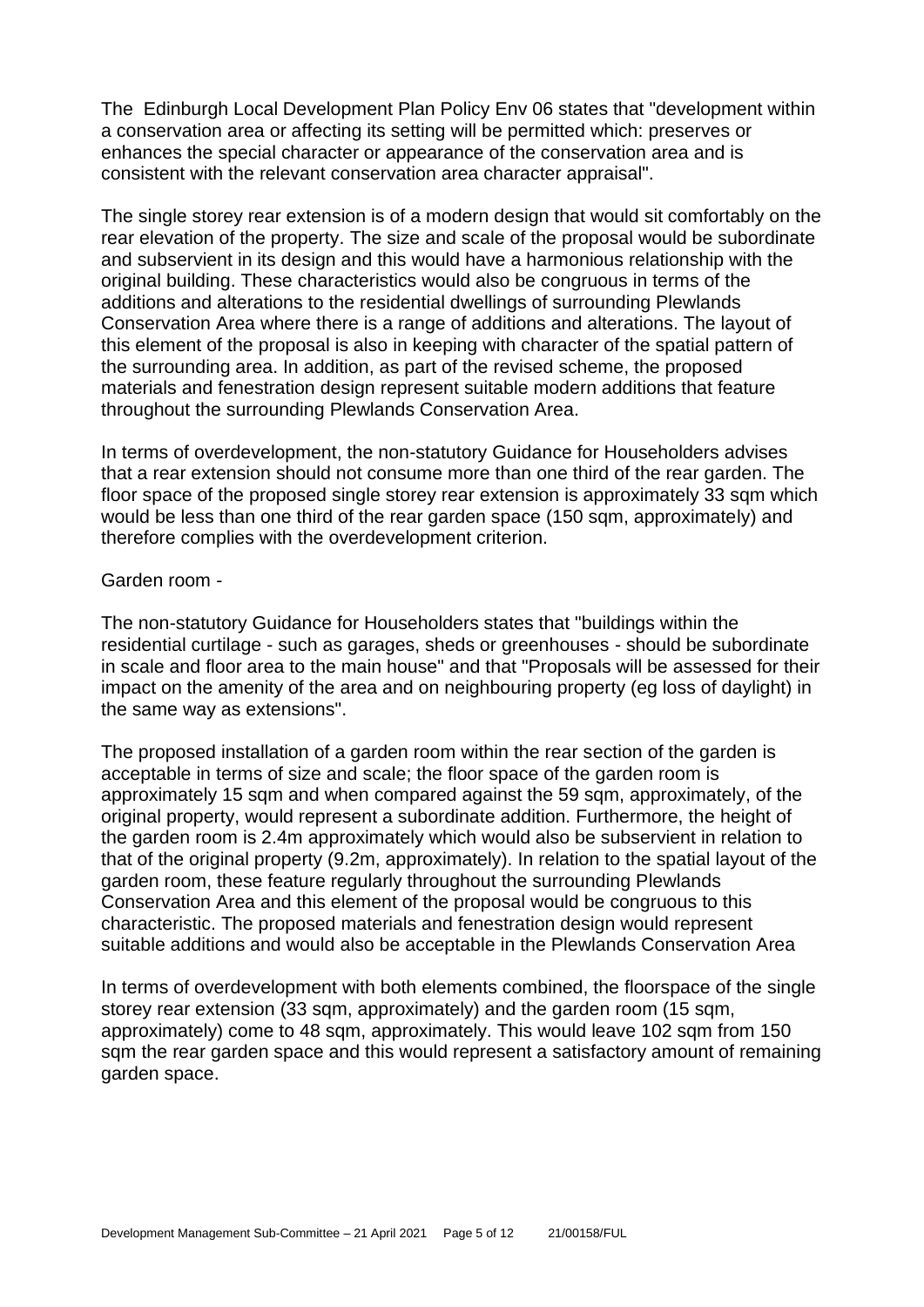Primary and secondary elevation dormer windows -

The non-statutory Guidance for Householders states that "dormers in conservation areas will be acceptable when they are compatible with the building and the character of the surrounding area", and that "the relationship between a dormer and its surroundings is particularly important. Dormers should be of such a size that they do not dominate the form of the roof" and "on principal elevations a single dormer should be no greater in width than one third of the average roof width. If there are two or more dormers, their combined width should be less than 50% of the average width of the single roof plane on which they are located".

The dormer window represents a departure from the non-statutory Guidance for Householders in that it is over one third of the roof width (2.2m approximately compared to the 5.6m of the roof plan). However, the size and scale of the original dormer windows within this section of St Fillan's Terrace are over one third of their associated roof plans and therefore this would represent a characteristic of the streetscape. Taking this into consideration, this would represent an acceptable minor departure from the non-statutory Guidance for Householders and the proposed dormer window would sit comfortably within that elevation of the building.

In terms of the character and appearance of the surrounding area, dormer windows are present within the direct streetscape and the surrounding Plewlands Conservation Area. Furthermore, the proposed 'bay style' design would be compatible with the existing original 'bay style' primary elevation dormers within the direct streetscape and therefore would not have a detrimental impact upon the character and appearance of the surrounding Plewlands Conservation Area. The choice of materials and fenestration design would provide a subtle contrast to the original building.

Similarly, the proposed dormer window to the rear elevation of the property is of a similar design that will sit comfortably within that elevation of the building. The proposed design, form, choice of materials and fenestration design provide a suitable contrast to the original building and represent good quality modern additions.

The proposals comply with Local Development Plan Policy Des 12, Env 6, the nonstatutory Guidance for Listed Buildings and Conservation Areas and are an acceptable minor departure from the non-statutory Guidance for Householders.

#### b) Neighbouring amenity

In relation to daylighting, the non-statutory Guidance for Householders requires proposals to comply with the 45-degree criterion.

The proposal was assessed in terms of daylighting against both adjacent neighbouring properties, specifically in relation to the single storey rear extension and the garden room. These elements of the proposal comply with the 45-degree criterion established in the non-statutory Guidance for Householders when assessed against both adjacent neighbouring properties.

In terms of overshadowing, the non-statutory Guidance for Householders requires proposals not detrimentally overshadow neighbouring gardens.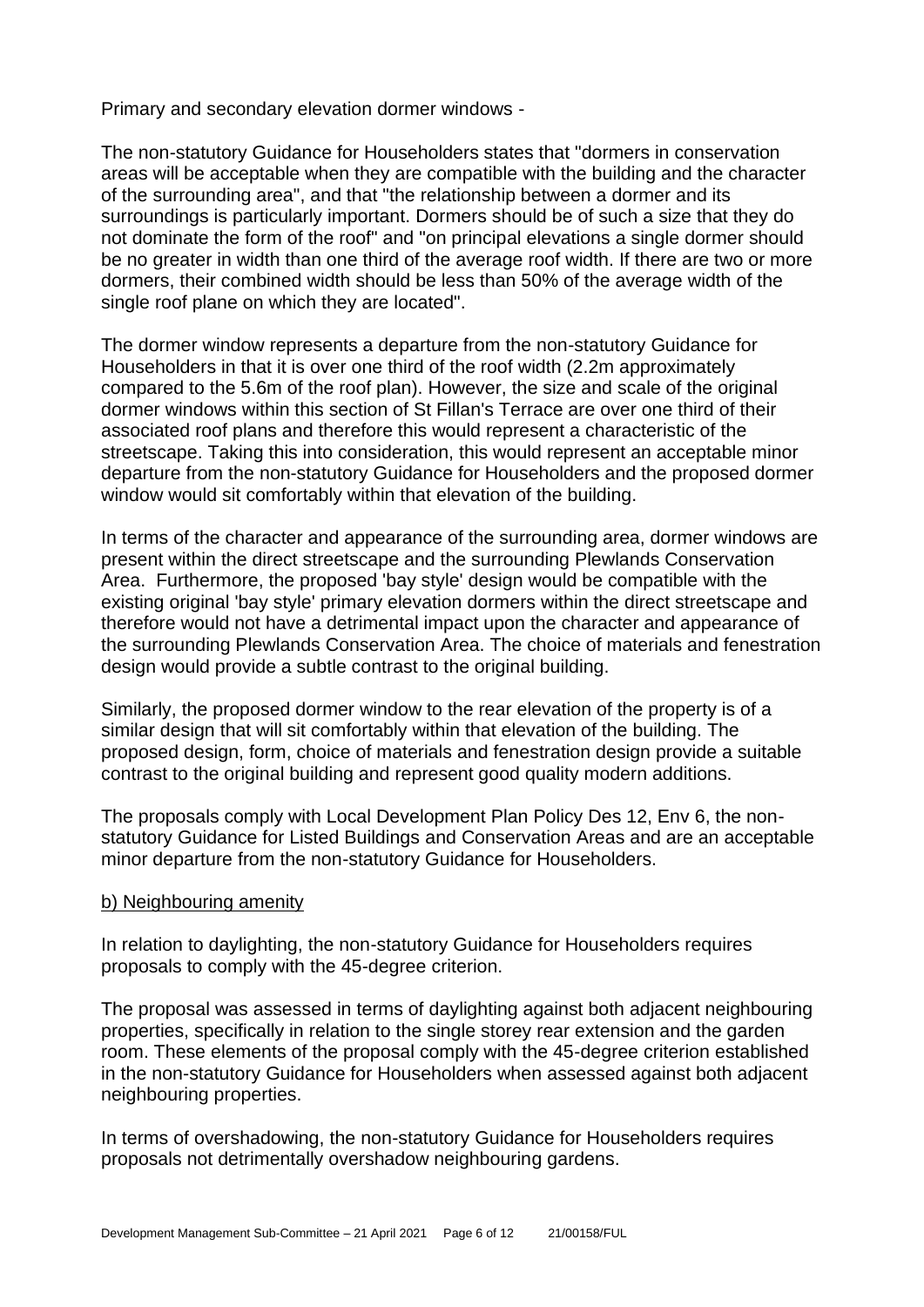The proposal was assessed in terms of overshadowing against both adjacent neighbouring properties, specifically in relation to the single storey rear extension and the garden room. The proposed garden room would not create any unacceptable levels of overshadowing in relation to both adjacent properties.

The proposed single storey rear extensions represents a minor departure from the nonstatutory Guidance for Householders in that it would create a small amount of overshadowing (1.84 sqm, approximately) in relation to 11 St Fillan's rear garden. However, taking into consideration the remaining size of the neighbouring garden (109 sqm, approximately), this would mitigate against the area of additional overshadowing. The proposal would not have an unacceptable impact on overshadowing and represent an acceptable minor departure in this instance.

These elements of the proposal would not create any unacceptable overshadowing when assessed against both adjacent neighbouring properties.

In terms of privacy, the non-statutory Guidance for Householders requires proposals to comply with the 9m distance-to-boundary criterion.

With respect to outlook, there are no immediate impacts on outlook from any elements of the proposal.

Similarly, the proposal was also assessed in terms of privacy, specifically in relation to the single storey rear extension and the garden room. These elements of the proposal comply with the 9m criterion set out in the non-statutory Guidance for Householders.

The proposals comply with Local Development Plan Policy Des 12 and the nonstatutory Guidance for Householders.

#### c) Other material considerations

In relation to drainage concerns, the plans show that rainfall would be directed and managed on site.

#### d) Public comments

51 representations were received from members of the public, all objecting to the application.

#### **Material Comments - Objection:** -

- − The size and scale of the single storey extension element of the proposal; this is addressed in section a).
- − Overdevelopment; this is addressed in section a).
- − The primary elevation dormer window; this is addressed in section a).
- − The spatial layout of the garden room/overdevelopment; this is addressed in section a).
- − The proposed materials; this is addressed in section a).
- − Daylighting; this is addressed in section b).
- − Overshadowing; this is addressed in section b).
- − Drainage/water runoff; this is addressed in section a).
- − Outlook; this is addressed in section b).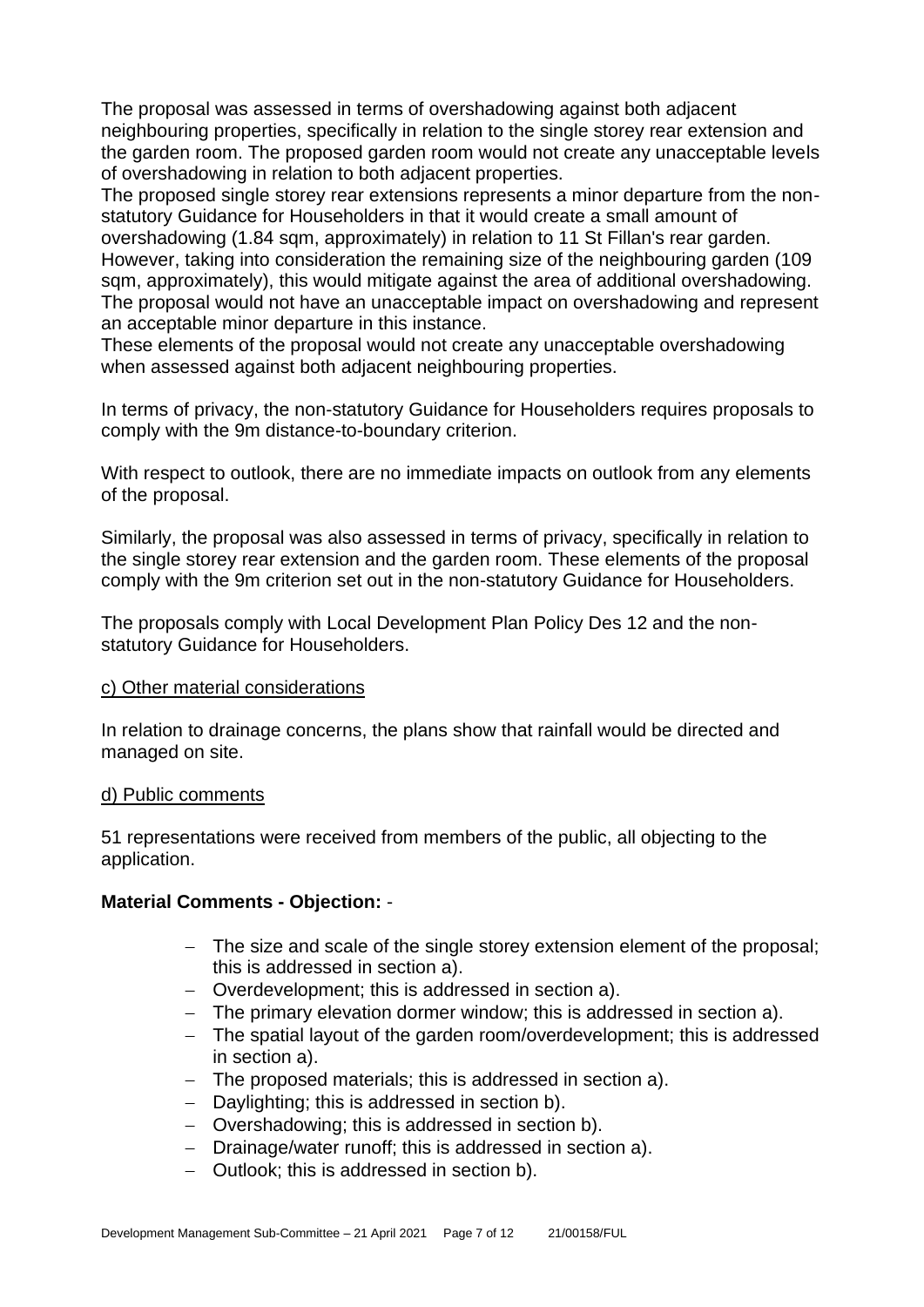#### **Non-Material Comments - Objection:** -

- − Precedent; precedent does not form part of a planning assessment. The individual merits of the proposal must be considered.
- − Permitted development; permitted development is in relation to development that falls within the criterion of the relevant permitted development class. The application is for full planning permission and not permitted development.

#### **Conclusion**

The application for development is in accordance with the Edinburgh Local Development Plan as it complies with policy Des 12 (Alterations and Extensions) and policy Env 6 (Conservation Areas - Development). The proposal represents a minor departure from the non-statutory Guidance for Householders. It is compatible with the existing building, preserves the special character and appearance of the conservation area and has no adverse impact on neighbouring residential amenity. There are no material considerations which outweigh this conclusion.

It is recommended that this application be Granted subject to the details below.

#### **3.4 Conditions/reasons/informatives**

#### **Informatives**

It should be noted that:

- 1. The development hereby permitted shall be commenced no later than the expiration of three years from the date of this consent.
- 2. No development shall take place on the site until a 'Notice of Initiation of Development' has been submitted to the Council stating the intended date on which the development is to commence. Failure to do so constitutes a breach of planning control, under Section 123(1) of the Town and Country Planning (Scotland) Act 1997.
- 3. As soon as practicable upon the completion of the development of the site, as authorised in the associated grant of permission, a 'Notice of Completion of Development' must be given, in writing to the Council.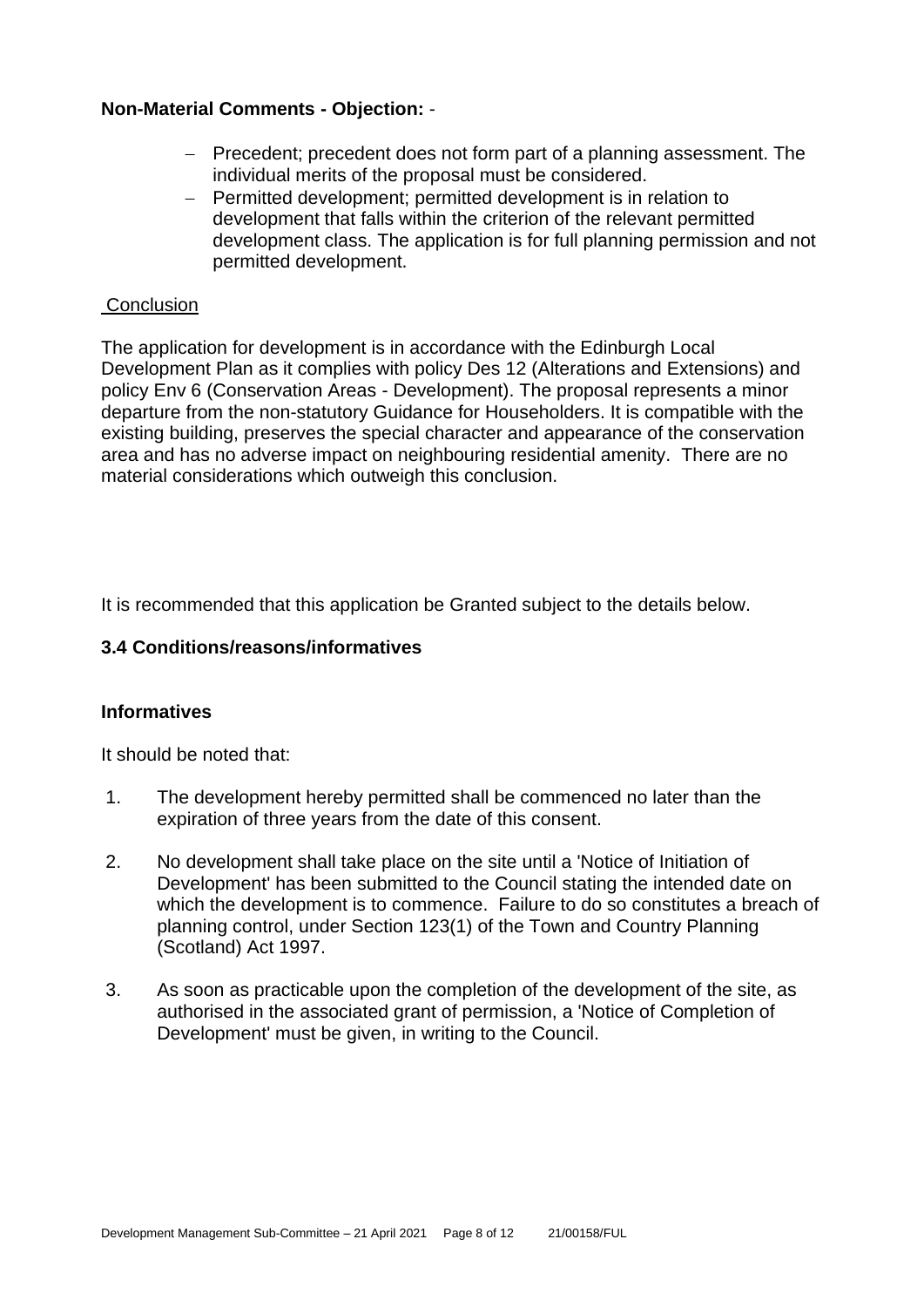# **Financial impact**

#### **4.1 The financial impact has been assessed as follows:**

There are no financial implications to the Council.

# **Risk, Policy, compliance and governance impact**

**5.1** Provided planning applications are determined in accordance with statutory legislation, the level of risk is low.

### **Equalities impact**

#### **6.1 The equalities impact has been assessed as follows:**

The application has been assessed and has no impact in terms of equalities or human rights.

# **Sustainability impact**

#### **7.1 The sustainability impact has been assessed as follows:**

This application is not subject to the sustainability requirements of the Edinburgh Design Guidance.

#### **Consultation and engagement**

#### **8.1 Pre-Application Process**

Pre-application discussions took place on this application.

#### **8.2 Publicity summary of representations and Community Council comments**

Fifty one representations were received from members of the public, all objecting to the application.

#### **Background reading/external references**

- To view details of the application go to
- [Planning and Building Standards online services](https://citydev-portal.edinburgh.gov.uk/idoxpa-web/search.do?action=simple&searchType=Application)
- [Planning guidelines](http://www.edinburgh.gov.uk/planningguidelines)
- [Conservation Area Character Appraisals](http://www.edinburgh.gov.uk/characterappraisals)
- [Edinburgh Local Development Plan](http://www.edinburgh.gov.uk/localdevelopmentplan)
- **[Scottish Planning Policy](http://www.scotland.gov.uk/Topics/Built-Environment/planning/Policy)**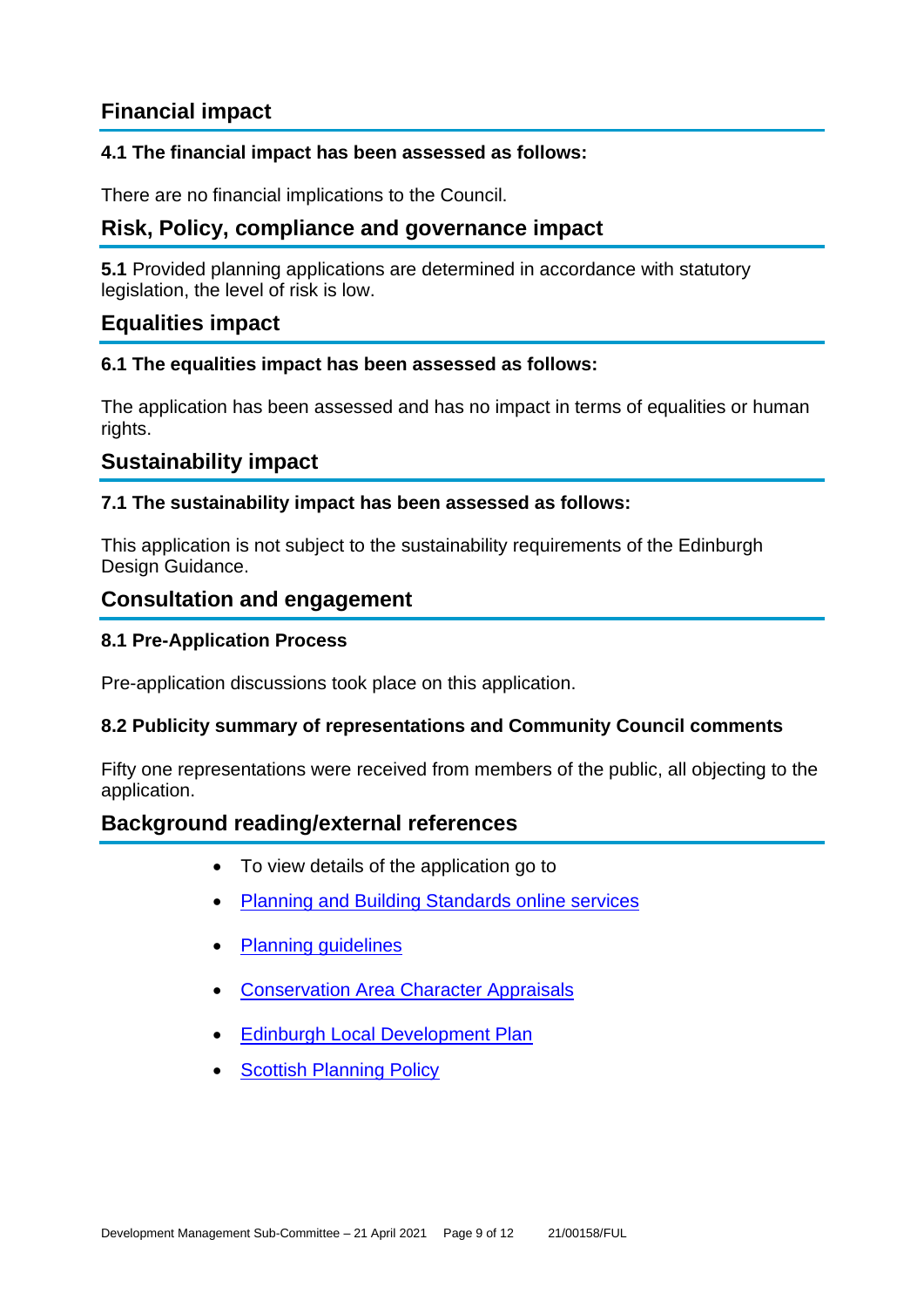| <b>Statutory Development</b>  |                                                                                                                                                                                                                                                                                                                 |
|-------------------------------|-----------------------------------------------------------------------------------------------------------------------------------------------------------------------------------------------------------------------------------------------------------------------------------------------------------------|
| <b>Plan Provision</b>         | Section 25 of the Town and Country Planning<br>(Scotland) Act 1997 states - Where, in making any<br>determination under the Planning Acts, regard is to be<br>had to the development plan, the determination shall be<br>made in accordance with the plan unless material<br>considerations indicate otherwise. |
|                               | Section 64 of the Planning (Listed Buildings and<br>Conservation Areas) (Scotland) Act 1997 states -<br>special attention shall be paid to the desirability of<br>preserving or enhancing the character or appearance of<br>the conservation area.                                                              |
|                               | Do the proposals comply with the development plan?                                                                                                                                                                                                                                                              |
|                               | If the proposals do comply with the development plan,<br>are there any compelling reasons for not approving<br>them?                                                                                                                                                                                            |
|                               | If the proposals do not comply with the development<br>plan, are there any compelling reasons for approving<br>them?                                                                                                                                                                                            |
| Date registered               | 14 January 2021                                                                                                                                                                                                                                                                                                 |
| <b>Drawing numbers/Scheme</b> | 01-04,05a,06a,07a,08a,09a,10,11a,12,                                                                                                                                                                                                                                                                            |
|                               | Scheme 2                                                                                                                                                                                                                                                                                                        |

**David Givan** Chief Planning Officer PLACE The City of Edinburgh Council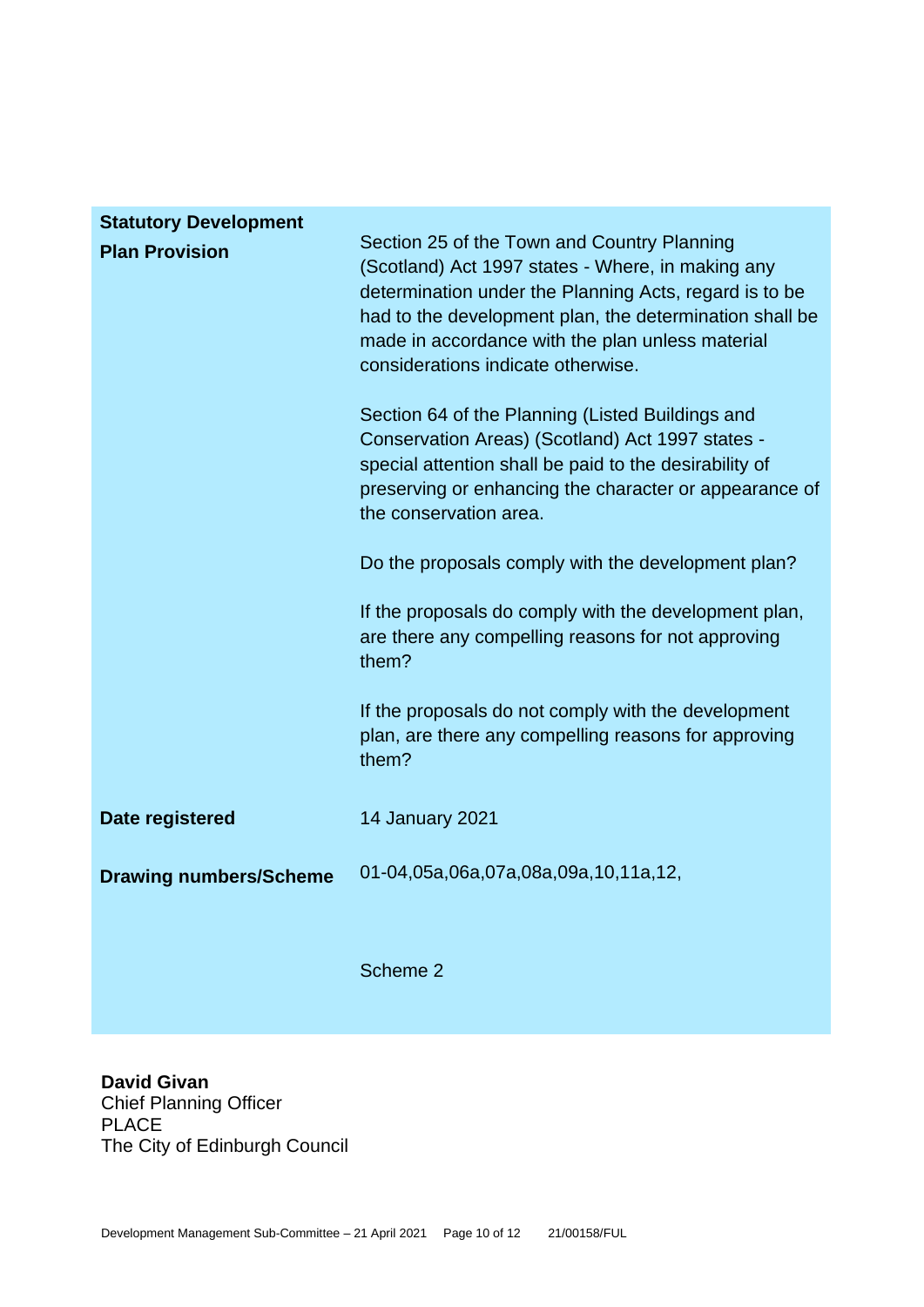# **Links - Policies**

#### **Relevant Policies:**

#### **Relevant policies of the Local Development Plan.**

LDP Policy Des 12 (Alterations and Extensions) sets criteria for assessing alterations and extensions to existing buildings.

LDP Policy Env 6 (Conservation Areas - Development) sets out criteria for assessing development in a conservation area.

#### **Relevant Non-Statutory Guidelines**

**Non-statutory guidelines** 'GUIDANCE FOR HOUSEHOLDERS' provides guidance for proposals to alter or extend houses or flats.

**Non-statutory guidelines** 'LISTED BUILDINGS AND CONSERVATION AREAS' provides guidance on repairing, altering or extending listed buildings and unlisted buildings in conservation areas.

The Plewlands Conservation Area is mainly comprised of two storey residential terraced development. The predominant height is two storeys with a small number of flatted elements of mainly three and four storeys. The buildings are complemented by mature trees, extensive garden settings, shallow stone boundary walls and spacious roads.